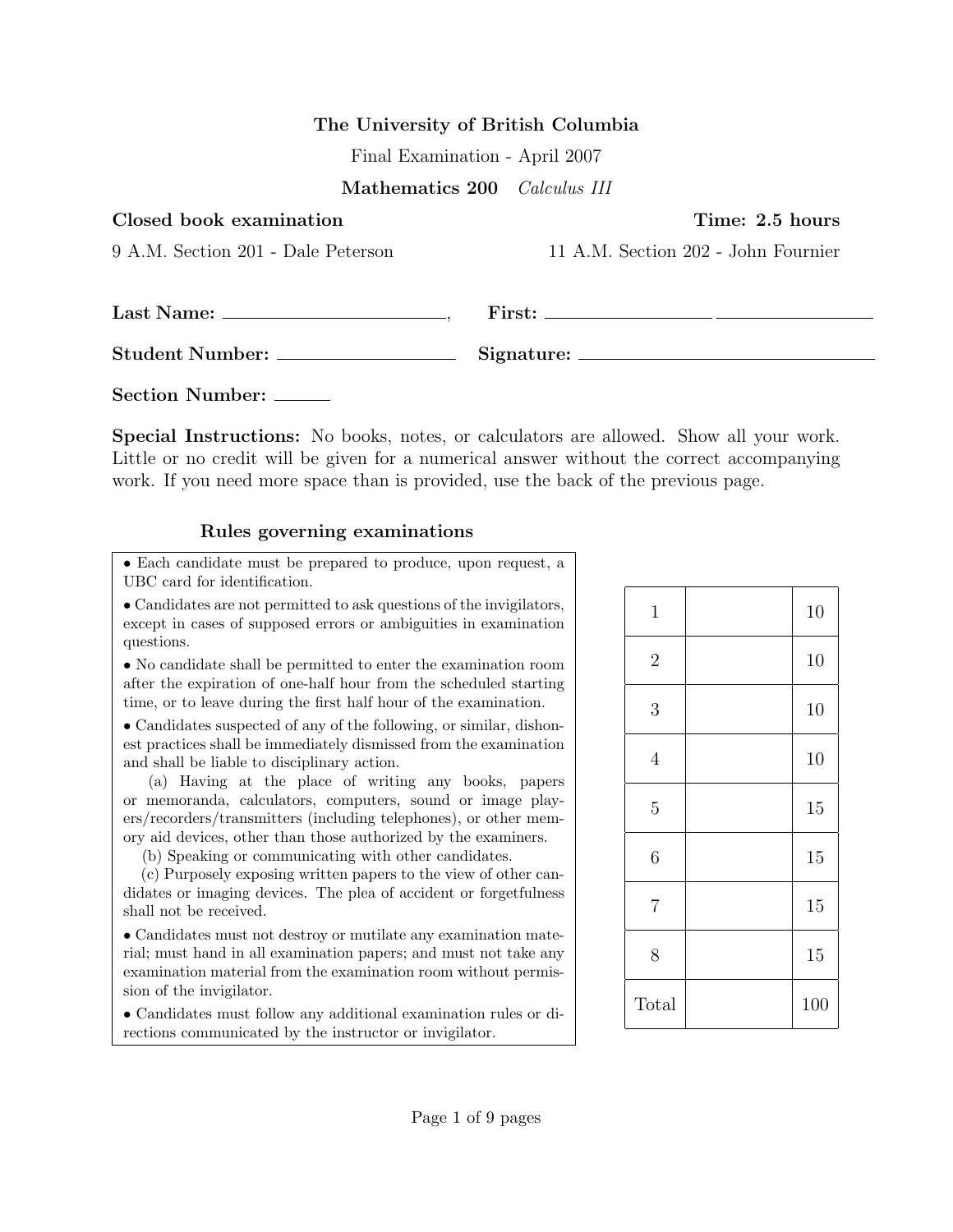- [10] 1. A plane  $\Pi$  passes through the points  $A = (1, 1, 3), B = (2, 0, 2)$  and  $C = (2, 1, 0)$ in  $\mathbb{R}^3$ .
	- (a) Find an equation for the plane Π.
	- (b) Find the point E in the plane  $\Pi$  such that the line L through  $D = (6, 1, 2)$  and E is perpendicular to Π.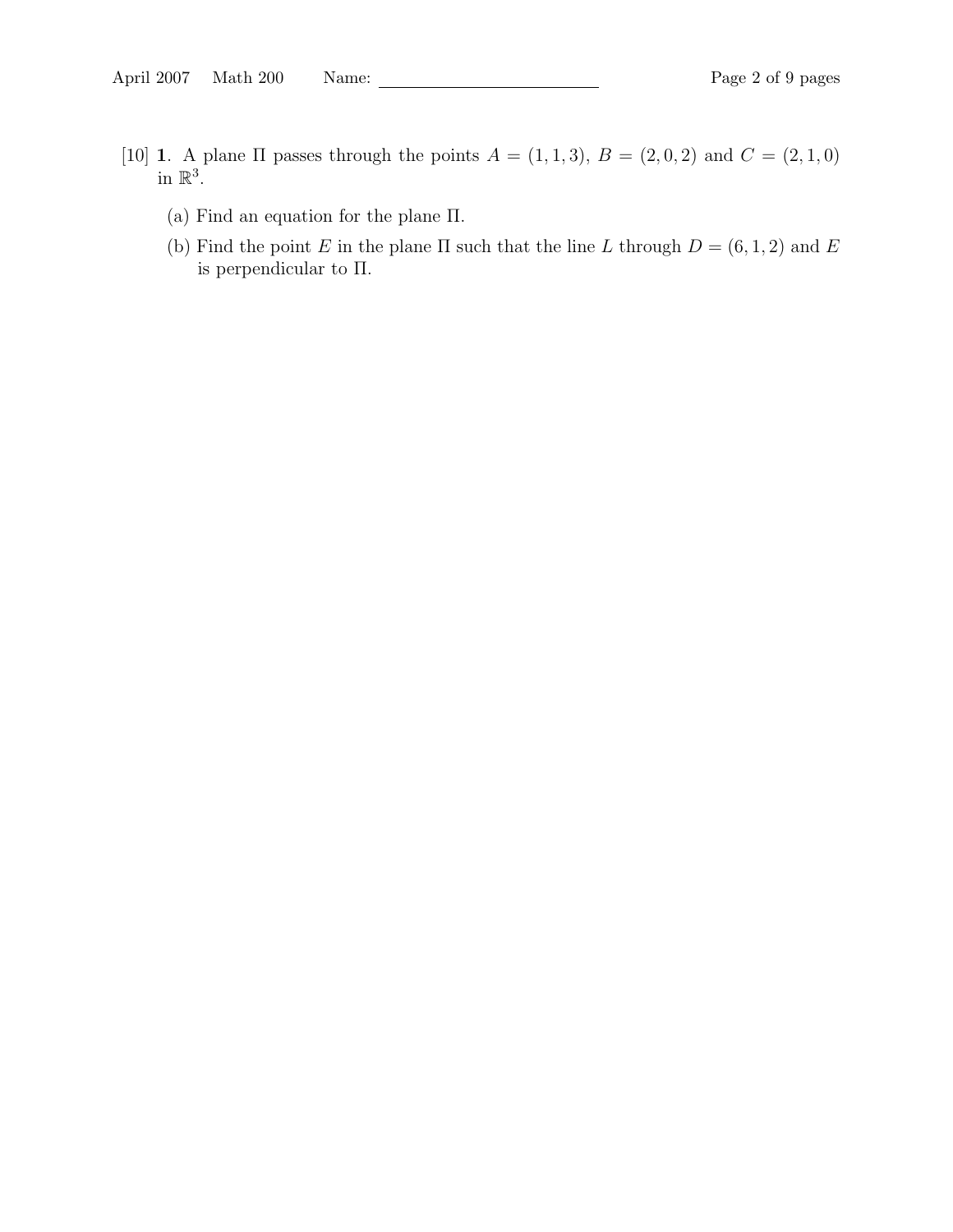- [10] **2.** Consider the function f that maps each point  $(x, y)$  in  $\mathbb{R}^2$  to  $ye^{-x}$ .
	- (a) Suppose that  $x = 1$  and  $y = e$ , but errors of size 0.1 are made in measuring each of x and y. Estimate the maximum error that this could cause in  $f(x, y)$ .
	- (b) The graph of the function f sits in  $\mathbb{R}^3$ , and the point  $(1, e, 1)$  lies on that graph. Find a nonzero vector that is perpendicular to that graph at that point.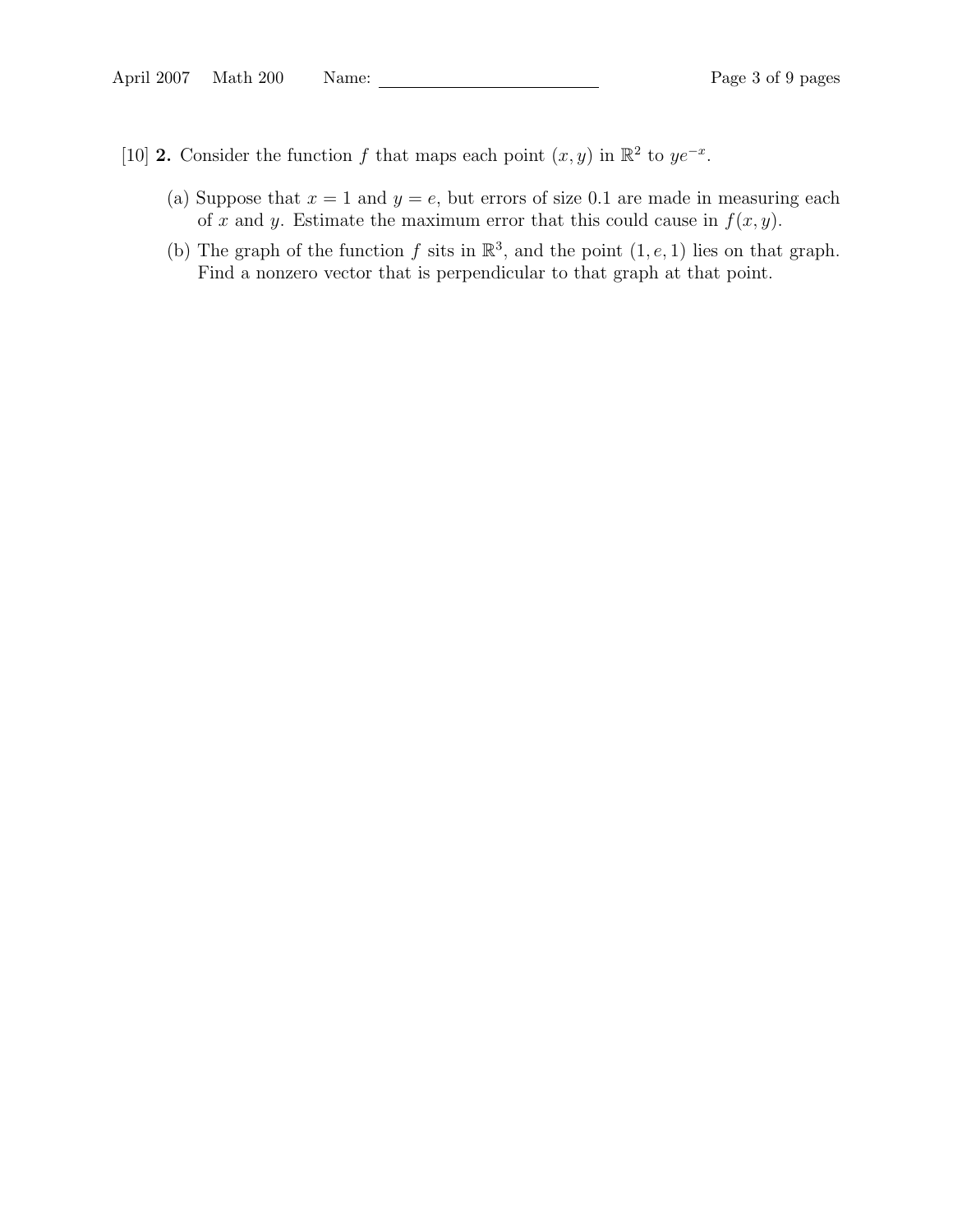- [10] **3.** A mosquito is at the location  $(3, 2, 1)$  in  $\mathbb{R}^3$ . She knows that the temperature T near there is given by  $T = 2x^2 + y^2 - z^2$ .
	- (a) She wishes to stay at the same temperature, but must fly in some initial direction. Find a direction in which the initial rate of change of the temperature is 0.
	- (b) If you and another student both get correct answers in part (a), must the directions you give be the same? Why or why not?
	- (c) What initial direction or directions would suit the mosquito if she wanted to cool down as fast as possible?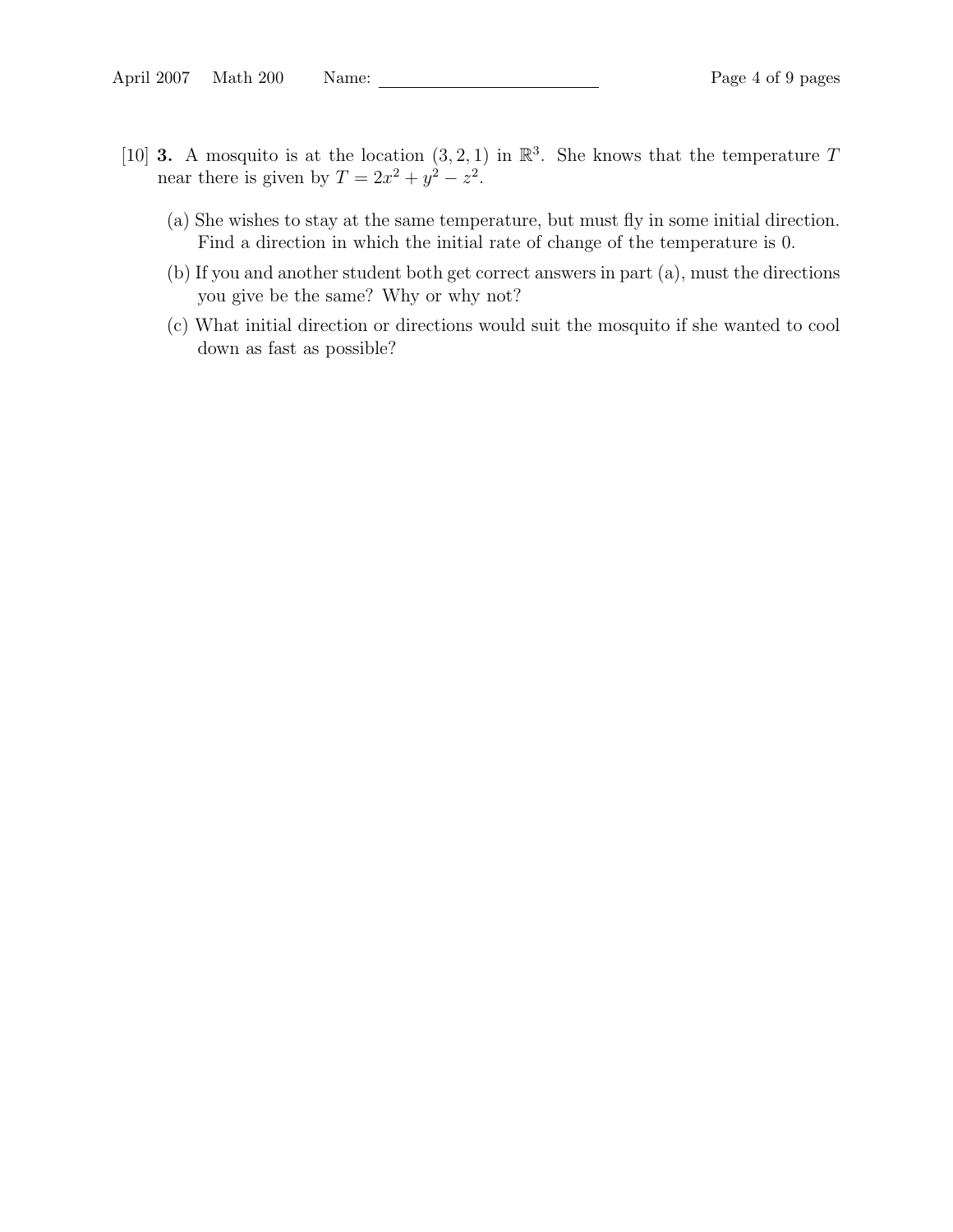[10] **4**. Let F be a function on  $\mathbb{R}^2$ . Denote points in  $\mathbb{R}^2$  by  $(u, v)$  and the corresponding partial derivatives of F by  $F_u(u, v)$ ,  $F_v(u, v)$ ,  $F_{uu}(u, v)$ ,  $F_{uv}(u, v)$ , etc.. Assume those derivatives are all continuous. Express

$$
\frac{\partial^2}{\partial x \partial y} F(x^2 - y^2, 2xy)
$$

in terms of partial derivatives of the function  ${\cal F}.$ *Hint*: Let  $u = x^2 - y^2$ , and  $v = 2xy$ .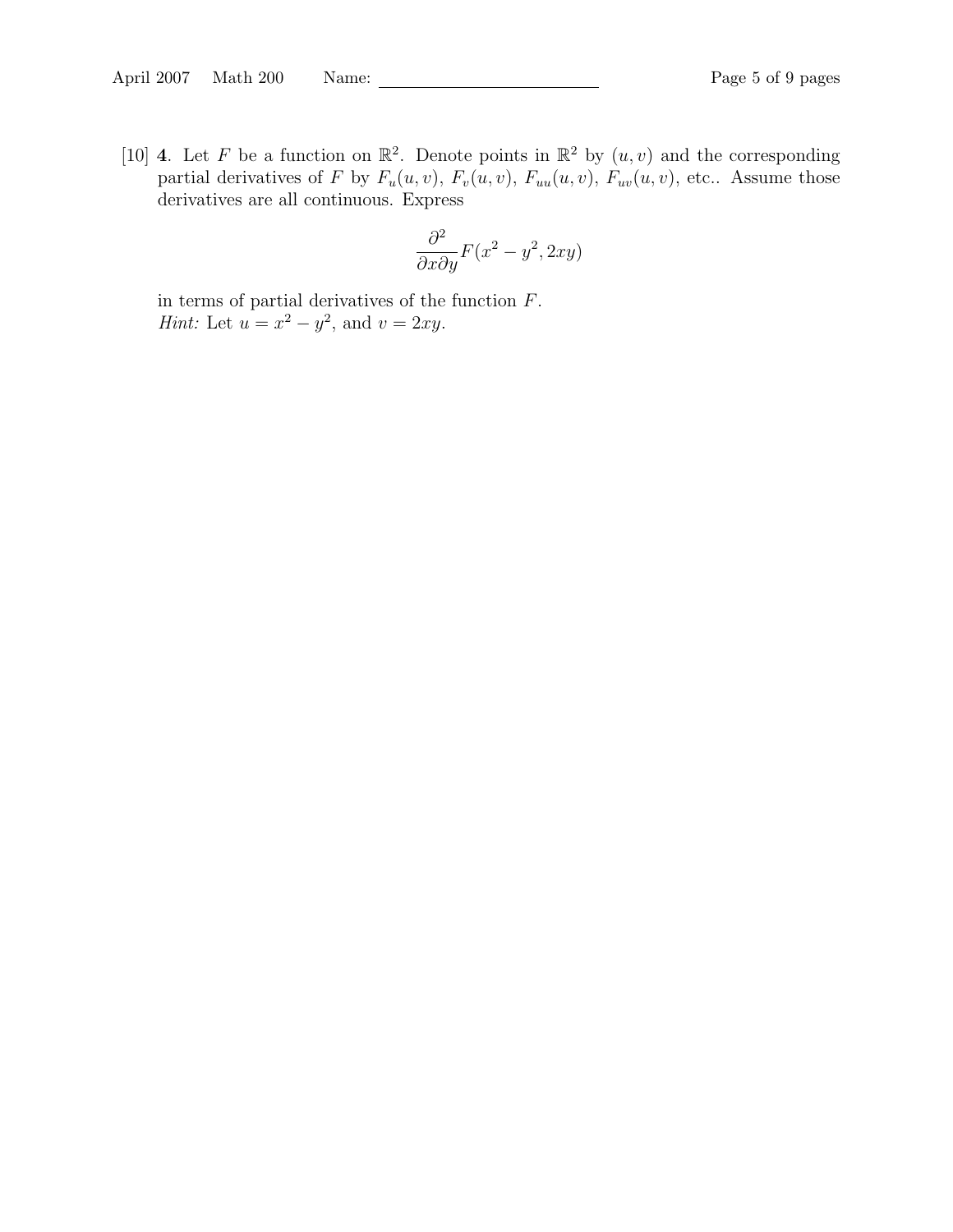[15] 5. Find all critical points for

$$
f(x, y) = x(x^2 + xy + y^2 - 9).
$$

Also find out which of these points give local maximum values for  $f(x, y)$ , which give local minimum values, and which give saddle points.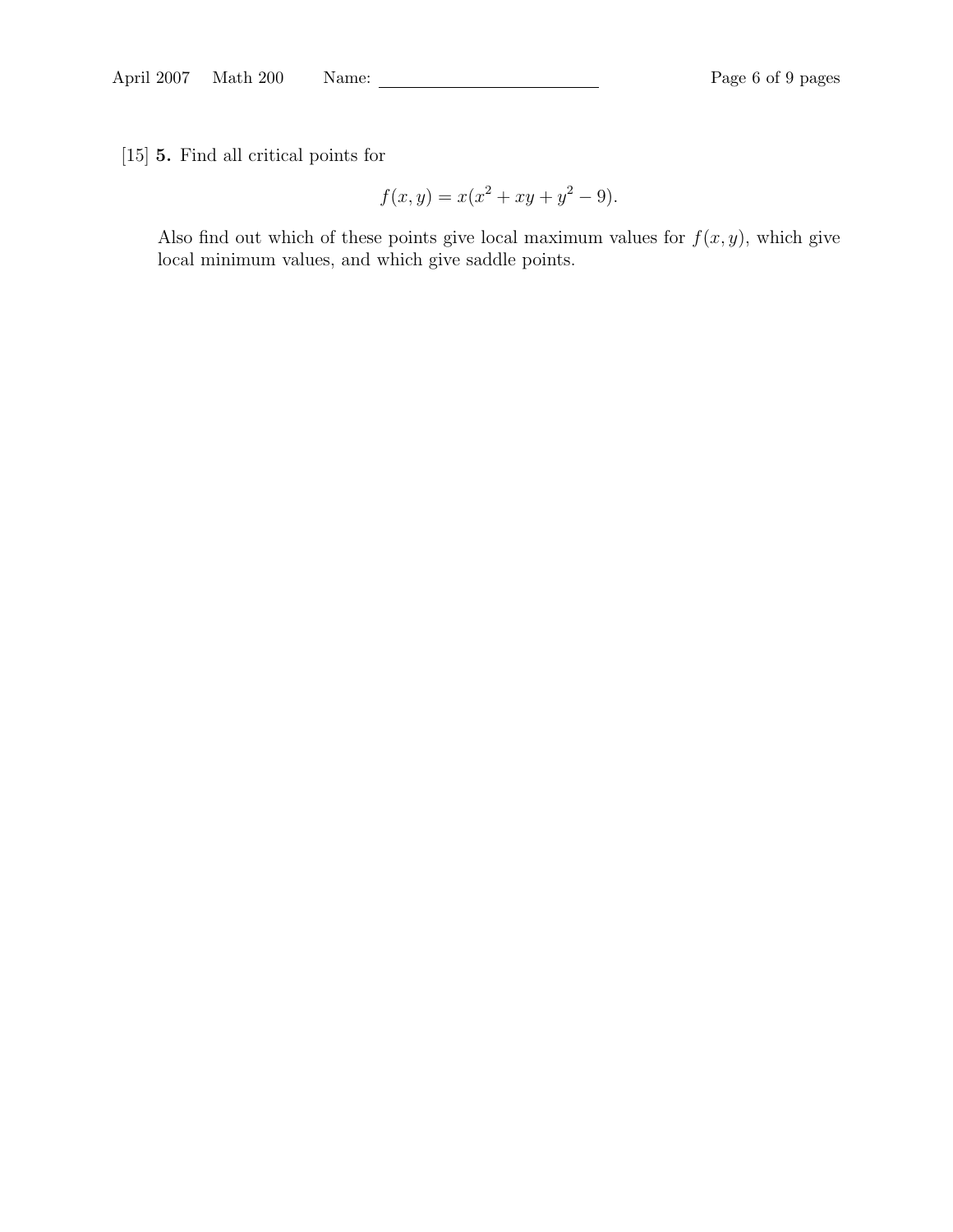[15] 6. Find the largest and smallest values of  $x^2y^2z$  in the part of the plane  $2x + y + z = 5$ where  $x \ge 0$ ,  $y \ge 0$  and  $z \ge 0$ . Also find all points where those extreme values occur.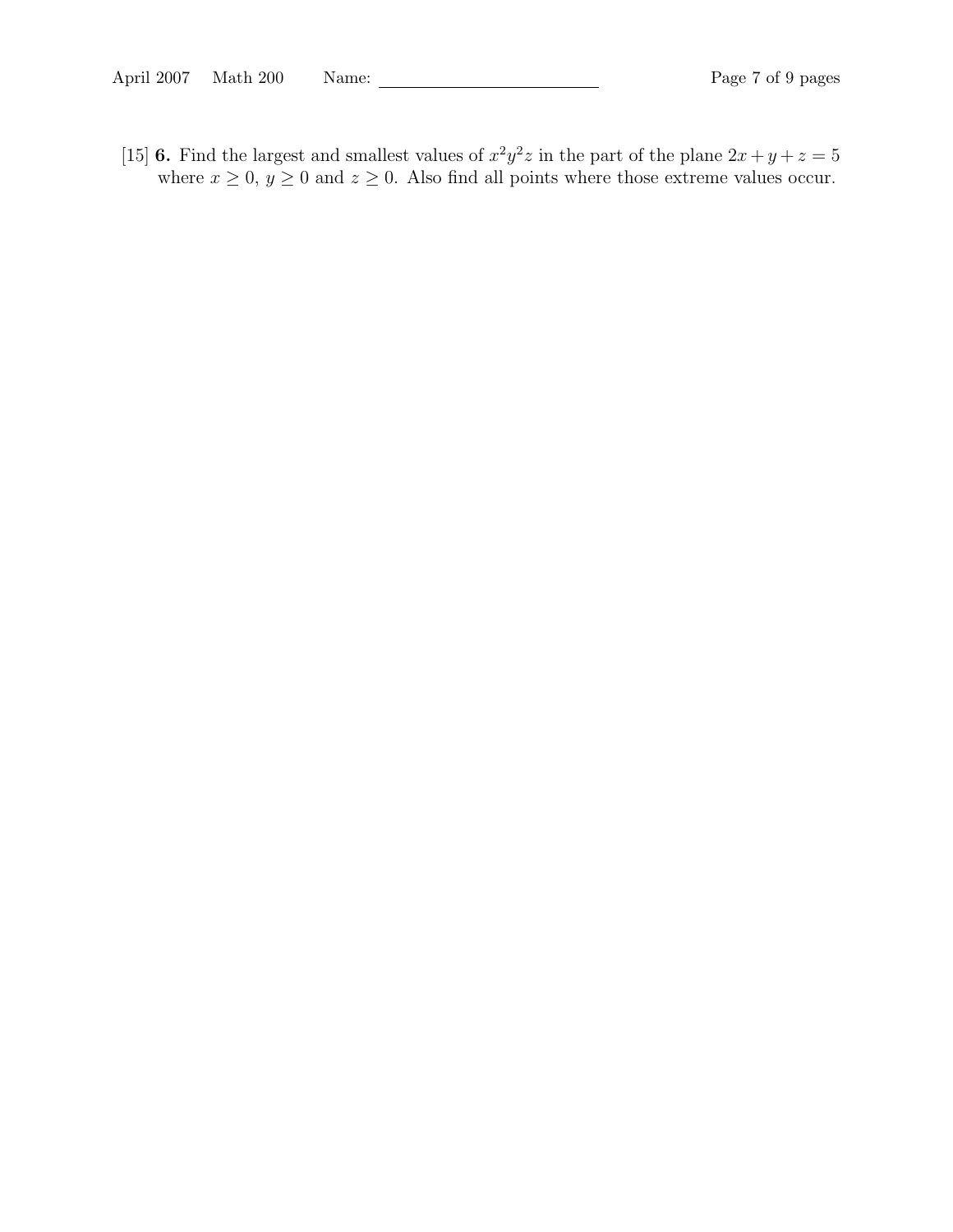[15] **7.** A region E in the xy-plane has the property that for all continuous functions  $f$ 

$$
\iint_E f(x, y) dA = \int_{x=-1}^{x=3} \left[ \int_{y=x^2}^{y=2x+3} f(x, y) dy \right] dx.
$$

- (a) Compute  $\int$ E x dA.
- (b) Sketch the region E.
- (c) Set up  $\int$ E  $x dA$  as an integral or sum of integrals in the opposite order.